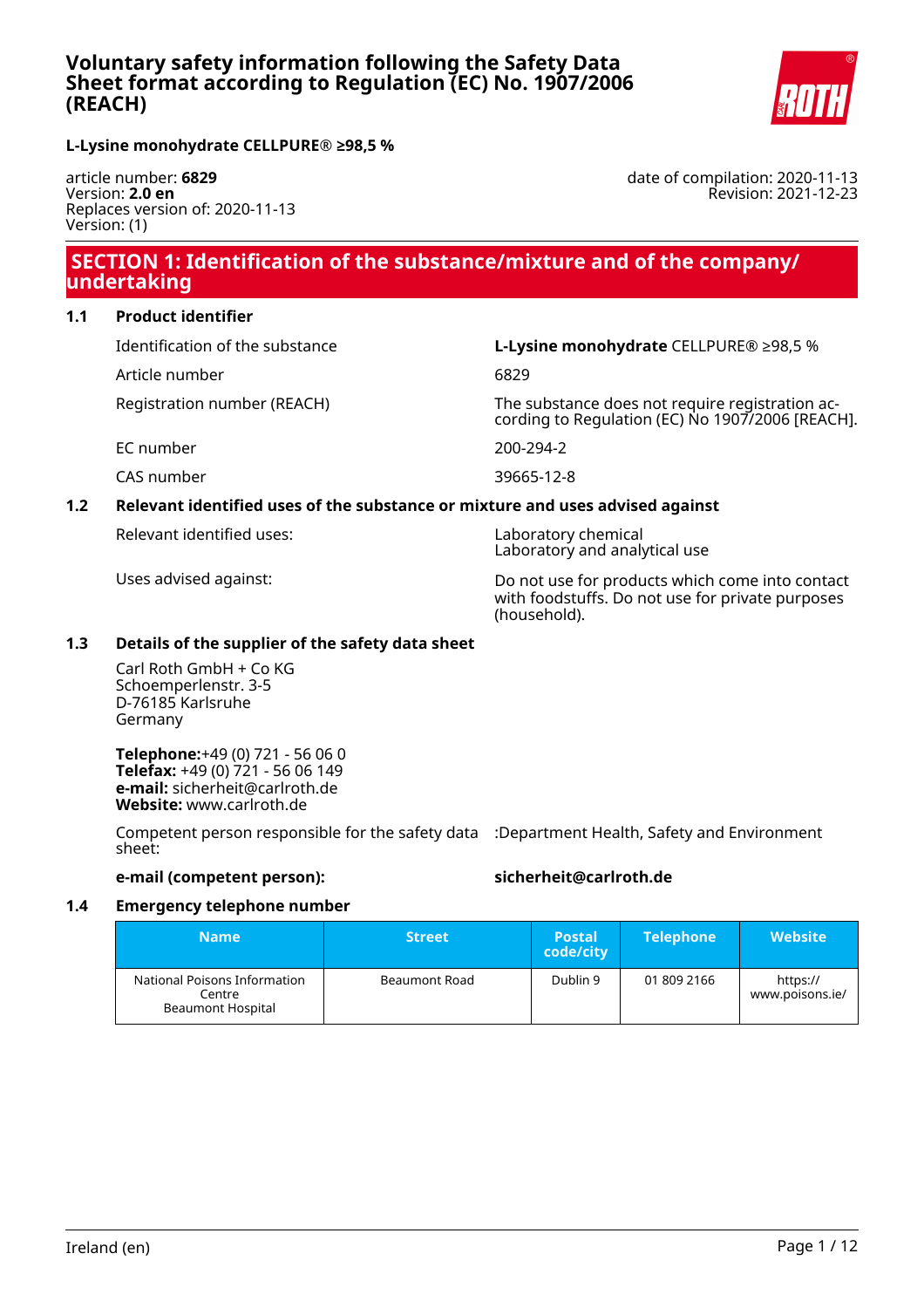

**L-Lysine monohydrate CELLPURE® ≥98,5 %**

article number: **6829**

# **SECTION 2: Hazards identification**

**2.1 Classification of the substance or mixture**

### **Classification according to Regulation (EC) No 1272/2008 (CLP)**

This substance does not meet the criteria for classification in accordance with Regulation No 1272/ 2008/EC.

### **2.2 Label elements**

# **Labelling according to Regulation (EC) No 1272/2008 (CLP)**

not required

# **2.3 Other hazards**

### **Results of PBT and vPvB assessment**

According to the results of its assessment, this substance is not a PBT or a vPvB.

# **SECTION 3: Composition/information on ingredients**

### **3.1 Substances**

| Name of substance | L-Lysine monohydrate         |
|-------------------|------------------------------|
| Molecular formula | $C_6H_{14}N_2O_2 \cdot H_2O$ |
| Molar mass        | 164,2 $9/_{mol}$             |
| CAS No            | 39665-12-8                   |
| EC No             | 200-294-2                    |

# **SECTION 4: First aid measures**

### **4.1 Description of first aid measures**



### **General notes**

No special measures are necessary.

### **Following inhalation**

Provide fresh air.

# **Following skin contact**

Rinse skin with water/shower.

### **Following eye contact**

Rinse cautiously with water for several minutes.

### **Following ingestion**

Rinse mouth. Call a doctor if you feel unwell.

## **4.2 Most important symptoms and effects, both acute and delayed**

Symptoms and effects are not known to date.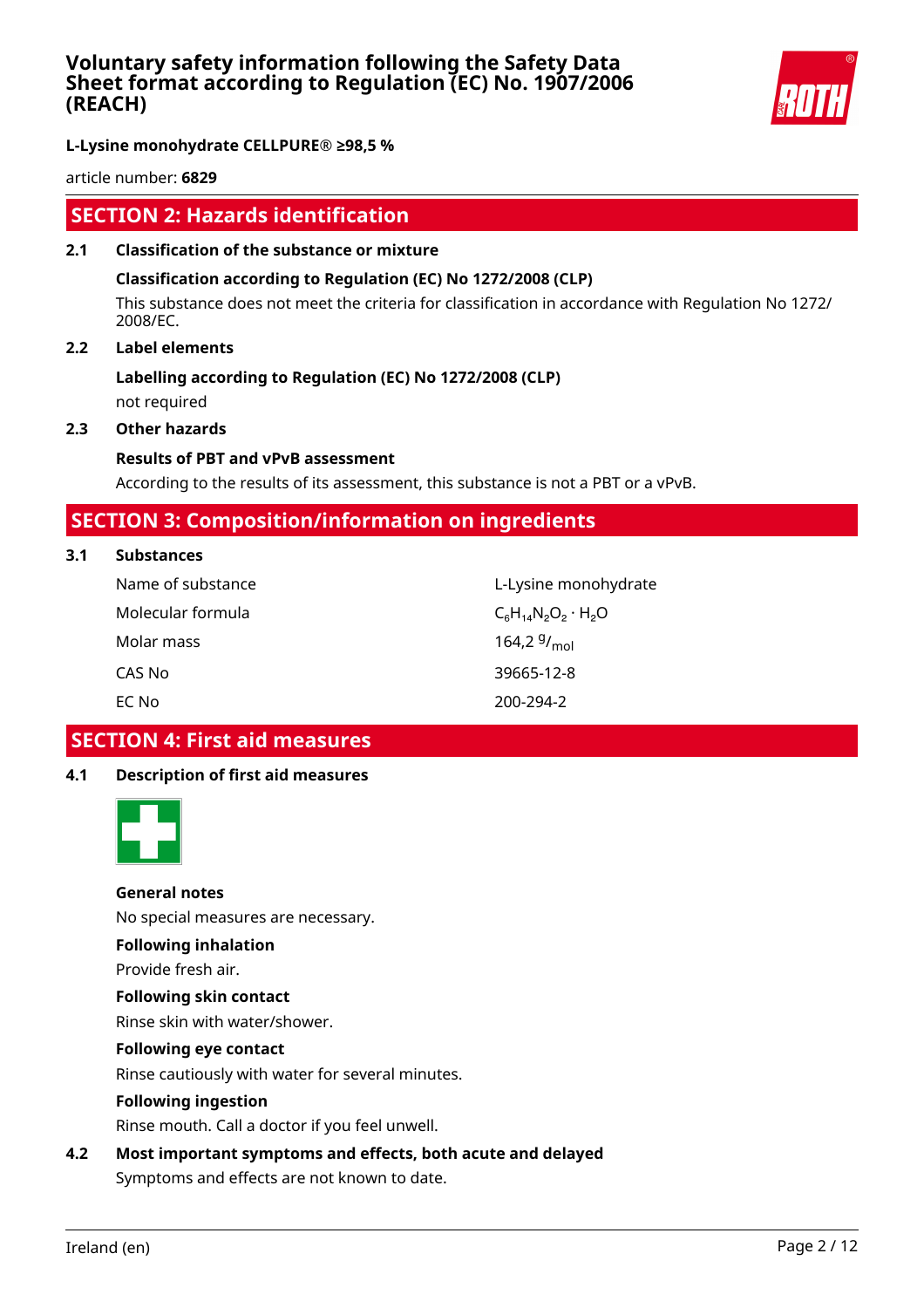

**L-Lysine monohydrate CELLPURE® ≥98,5 %**

article number: **6829**

# **4.3 Indication of any immediate medical attention and special treatment needed** none

# **SECTION 5: Firefighting measures**

### **5.1 Extinguishing media**



### **Suitable extinguishing media**

co-ordinate firefighting measures to the fire surroundings water, foam, dry extinguishing powder, ABC-powder

### **Unsuitable extinguishing media**

water jet

#### **5.2 Special hazards arising from the substance or mixture**

Combustible.

### **Hazardous combustion products**

In case of fire may be liberated: Nitrogen oxides (NOx), Carbon monoxide (CO), Carbon dioxide (CO₂)

#### **5.3 Advice for firefighters**

In case of fire and/or explosion do not breathe fumes. Fight fire with normal precautions from a reasonable distance. Wear self-contained breathing apparatus.

# **SECTION 6: Accidental release measures**

#### **6.1 Personal precautions, protective equipment and emergency procedures**



#### **For non-emergency personnel**

No special measures are necessary.

### **6.2 Environmental precautions**

Keep away from drains, surface and ground water.

### **6.3 Methods and material for containment and cleaning up**

#### **Advice on how to contain a spill**

Covering of drains. Take up mechanically.

### **Advice on how to clean up a spill**

Take up mechanically.

### **Other information relating to spills and releases**

Place in appropriate containers for disposal. Ventilate affected area.

### **6.4 Reference to other sections**

Hazardous combustion products: see section 5. Personal protective equipment: see section 8. Incompatible materials: see section 10. Disposal considerations: see section 13.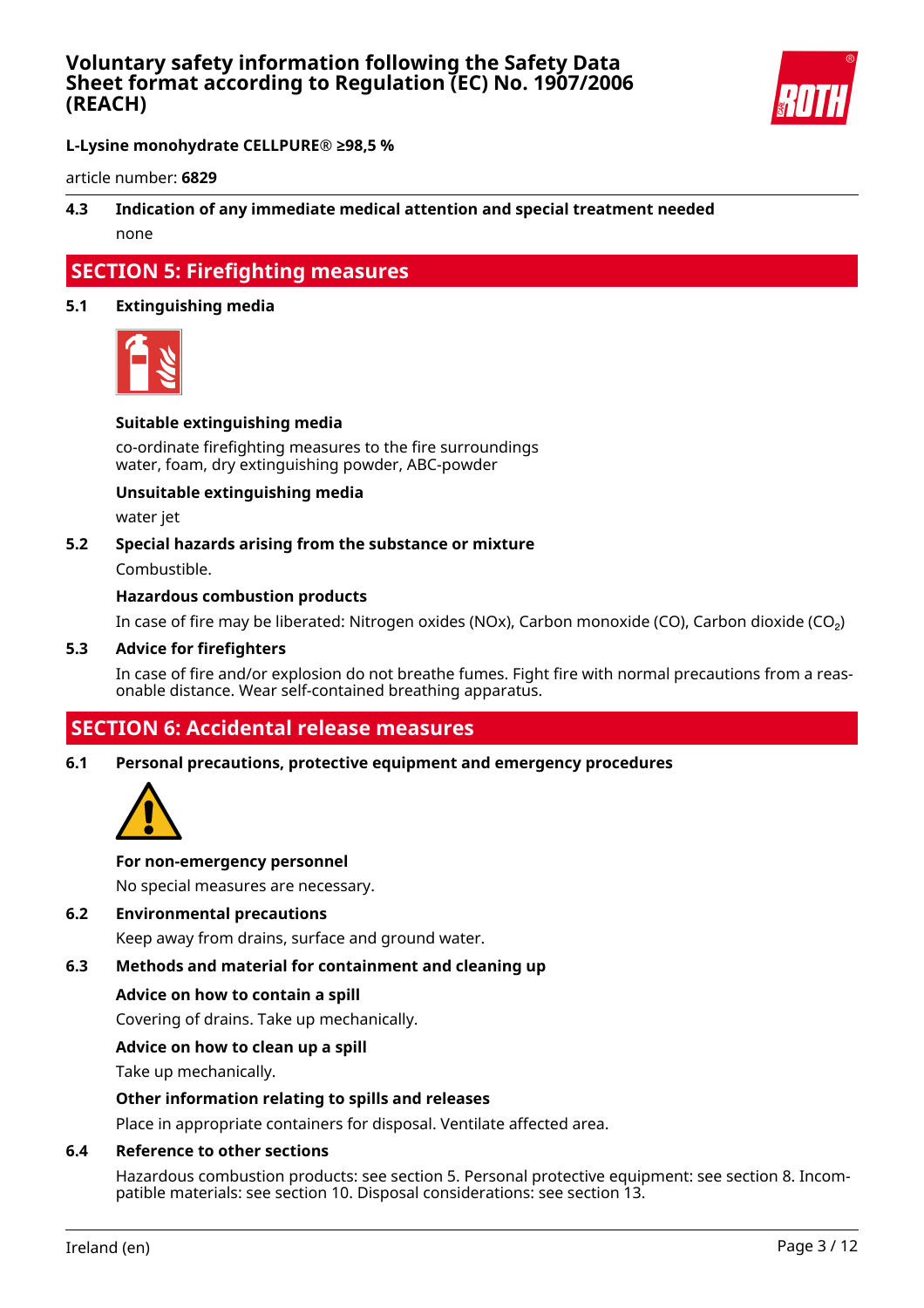

**L-Lysine monohydrate CELLPURE® ≥98,5 %**

article number: **6829**

# **SECTION 7: Handling and storage**

- **7.1 Precautions for safe handling** No special measures are necessary. **Advice on general occupational hygiene** Keep away from food, drink and animal feedingstuffs.
- **7.2 Conditions for safe storage, including any incompatibilities**

Store in a dry place. Keep in a cool place.

**Incompatible substances or mixtures**

Observe hints for combined storage.

**Consideration of other advice:**

**Specific designs for storage rooms or vessels**

Recommended storage temperature: 2 – 8 °C

**7.3 Specific end use(s)** No information available.

# **SECTION 8: Exposure controls/personal protection**

## **8.1 Control parameters**

### **National limit values**

## **Occupational exposure limit values (Workplace Exposure Limits)**

This information is not available.

### **8.2 Exposure controls**

## **Individual protection measures (personal protective equipment)**

## **Eye/face protection**



Use safety goggle with side protection.

**Skin protection**



## **• hand protection**

Wear suitable gloves. Chemical protection gloves are suitable, which are tested according to EN 374.

### **• type of material**

NBR (Nitrile rubber)

### **• material thickness**

>0,11 mm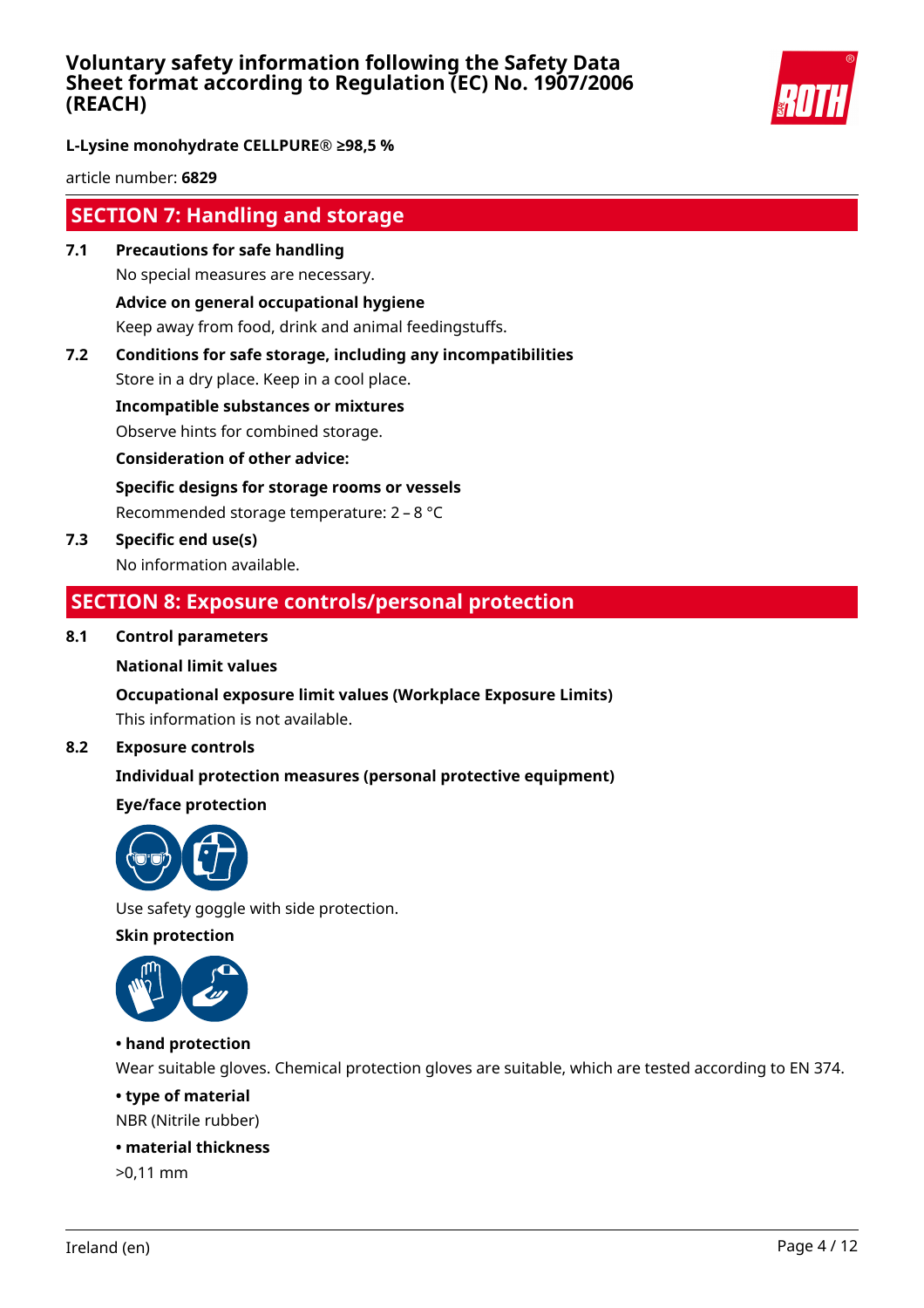

article number: **6829**

#### **• breakthrough times of the glove material**

>480 minutes (permeation: level 6)

#### **• other protection measures**

Take recovery periods for skin regeneration. Preventive skin protection (barrier creams/ointments) is recommended.

#### **Respiratory protection**



Respiratory protection necessary at: Dust formation. Particulate filter device (EN 143). P1 (filters at least 80 % of airborne particles, colour code: White).

#### **Environmental exposure controls**

Keep away from drains, surface and ground water.

# **SECTION 9: Physical and chemical properties**

### **9.1 Information on basic physical and chemical properties**

| Physical state                                              | solid                                                        |
|-------------------------------------------------------------|--------------------------------------------------------------|
| Form                                                        | crystalline                                                  |
| Colour                                                      | white                                                        |
| Odour                                                       | characteristic                                               |
| Melting point/freezing point                                | $-215$ °C                                                    |
| Boiling point or initial boiling point and boiling<br>range | not determined                                               |
| Flammability                                                | this material is combustible, but will not ignite<br>readily |
| Lower and upper explosion limit                             | not determined                                               |
| Flash point                                                 | not applicable                                               |
| Auto-ignition temperature                                   | not determined                                               |
| Decomposition temperature                                   | not relevant                                                 |
| pH (value)                                                  | not applicable                                               |
| Kinematic viscosity                                         | not relevant                                                 |
| Solubility(ies)                                             |                                                              |
| Water solubility                                            | not determined                                               |
| Partition coefficient                                       |                                                              |
| Partition coefficient n-octanol/water (log value):          | this information is not available                            |
| Vapour pressure                                             | not determined                                               |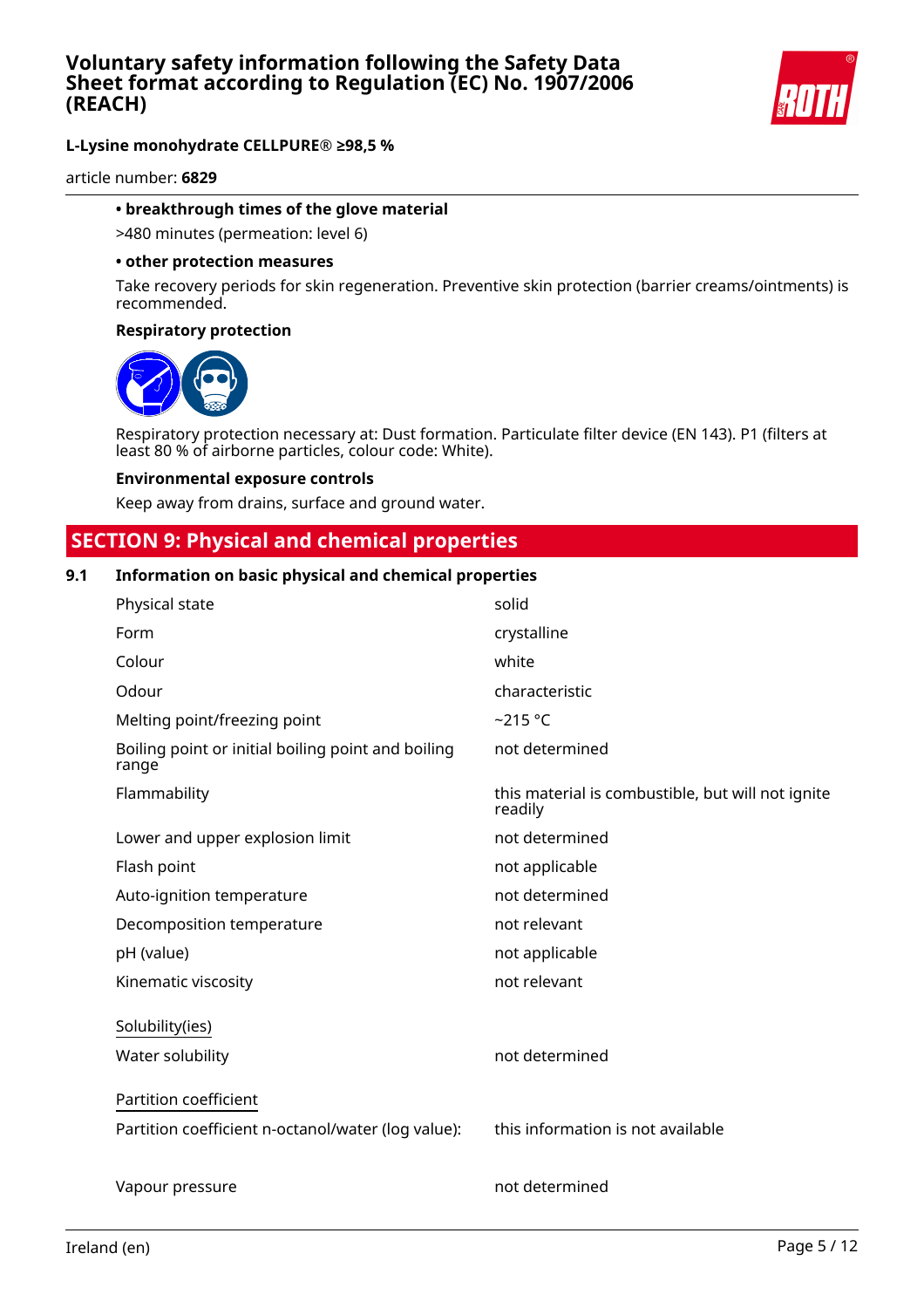

article number: **6829**

|     | Density and/or relative density                        |                                                                |  |
|-----|--------------------------------------------------------|----------------------------------------------------------------|--|
|     | Density                                                | not determined                                                 |  |
|     | Relative vapour density                                | information on this property is not available                  |  |
|     |                                                        |                                                                |  |
|     | Particle characteristics                               | No data available.                                             |  |
|     | Other safety parameters                                |                                                                |  |
|     | Oxidising properties                                   | none                                                           |  |
| 9.2 | <b>Other information</b>                               |                                                                |  |
|     | Information with regard to physical hazard<br>classes: | hazard classes acc. to GHS<br>(physical hazards): not relevant |  |
|     | Other safety characteristics:                          | There is no additional information.                            |  |

# **SECTION 10: Stability and reactivity**

### **10.1 Reactivity**

The product in the delivered form is not dust explosion capable; the enrichment of fine dust however leads to the danger of dust explosion.

### **10.2 Chemical stability**

The material is stable under normal ambient and anticipated storage and handling conditions of temperature and pressure.

### **10.3 Possibility of hazardous reactions**

**Violent reaction with:** strong oxidiser

### **10.4 Conditions to avoid**

There are no specific conditions known which have to be avoided.

### **10.5 Incompatible materials**

There is no additional information.

### **10.6 Hazardous decomposition products**

Hazardous combustion products: see section 5.

# **SECTION 11: Toxicological information**

### **11.1 Information on hazard classes as defined in Regulation (EC) No 1272/2008**

### **Classification according to GHS (1272/2008/EC, CLP)**

This substance does not meet the criteria for classification in accordance with Regulation No 1272/ 2008/EC.

### **Acute toxicity**

Shall not be classified as acutely toxic.

### **Skin corrosion/irritation**

Shall not be classified as corrosive/irritant to skin.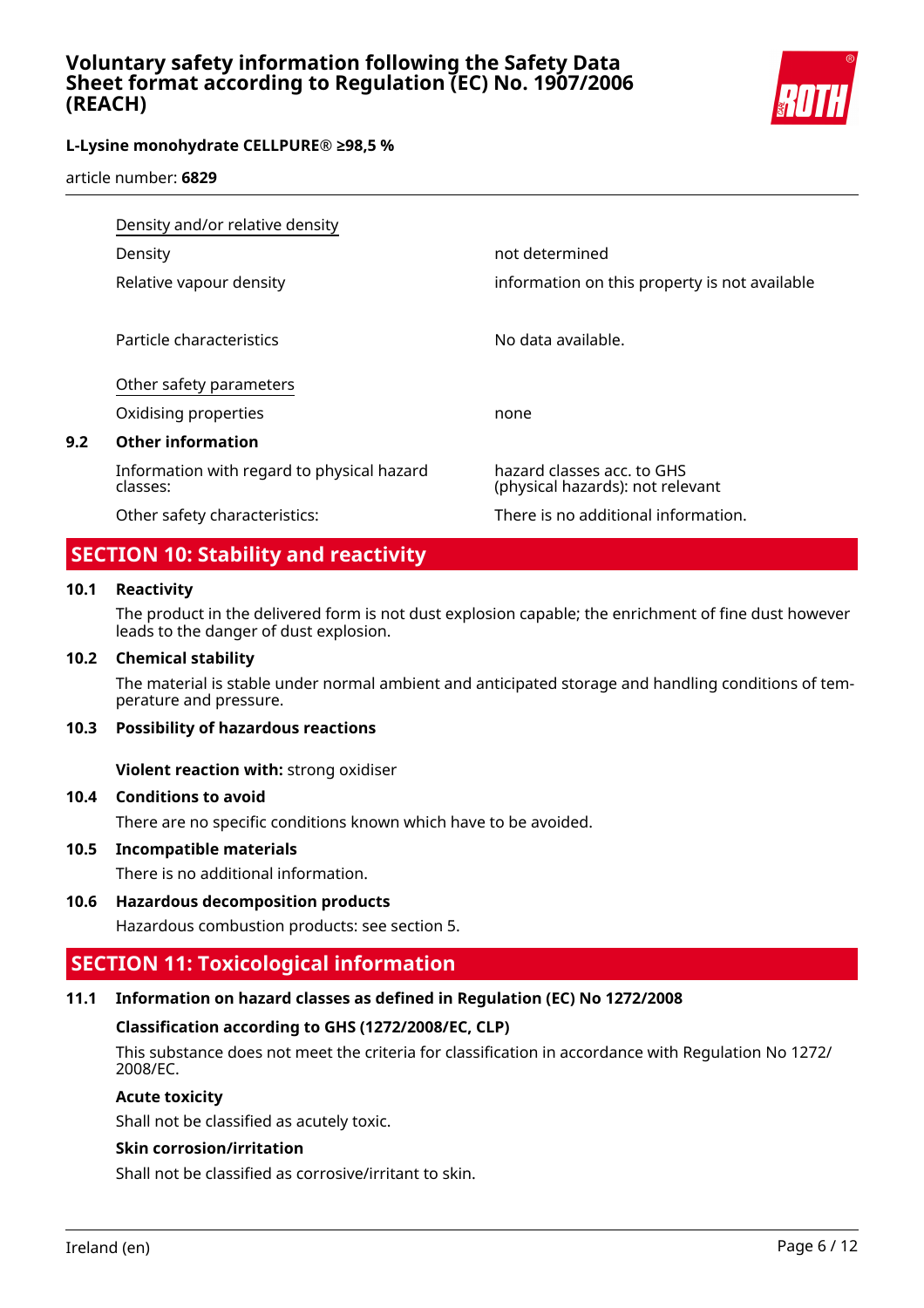

### **L-Lysine monohydrate CELLPURE® ≥98,5 %**

article number: **6829**

# **Serious eye damage/eye irritation**

Shall not be classified as seriously damaging to the eye or eye irritant.

### **Respiratory or skin sensitisation**

Shall not be classified as a respiratory or skin sensitiser.

### **Germ cell mutagenicity**

Shall not be classified as germ cell mutagenic.

#### **Carcinogenicity**

Shall not be classified as carcinogenic.

#### **Reproductive toxicity**

Shall not be classified as a reproductive toxicant.

### **Specific target organ toxicity - single exposure**

Shall not be classified as a specific target organ toxicant (single exposure).

### **Specific target organ toxicity - repeated exposure**

Shall not be classified as a specific target organ toxicant (repeated exposure).

#### **Aspiration hazard**

Shall not be classified as presenting an aspiration hazard.

### **Symptoms related to the physical, chemical and toxicological characteristics**

#### **• If swallowed**

Data are not available.

**• If in eyes**

Data are not available.

#### **• If inhaled**

Data are not available.

#### **• If on skin**

Data are not available.

### **• Other information**

Health effects are not known. This information is based upon the present state of our knowledge.

### **11.2 Endocrine disrupting properties** Not listed.

### **11.3 Information on other hazards**

There is no additional information.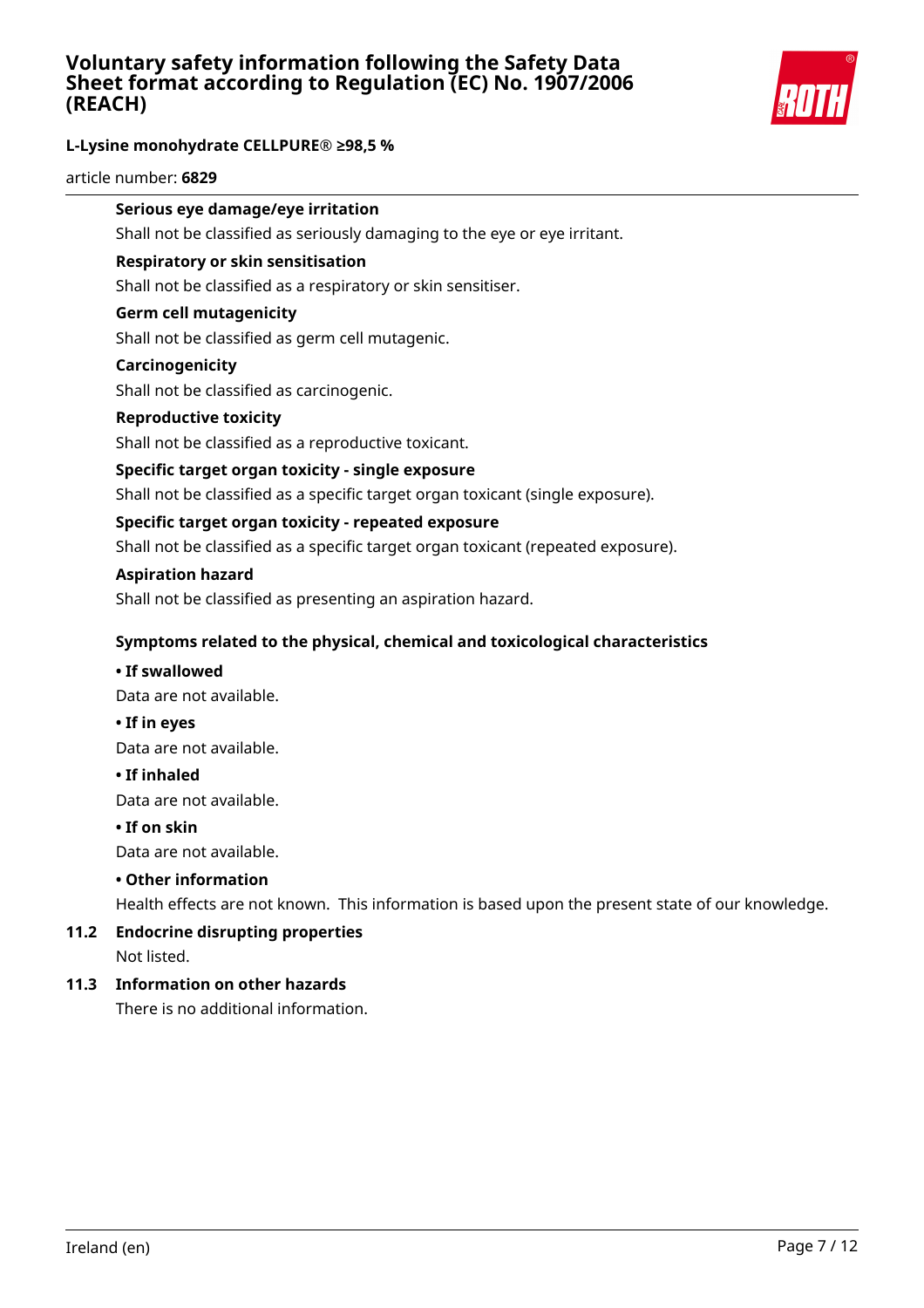

**L-Lysine monohydrate CELLPURE® ≥98,5 %**

article number: **6829**

# **SECTION 12: Ecological information**

### **12.1 Toxicity**

Shall not be classified as hazardous to the aquatic environment.

#### **Biodegradation**

Data are not available.

# **12.2 Process of degradability**

Theoretical Oxygen Demand with nitrification: 1,778  $mg/m<sub>on</sub>$ Theoretical Oxygen Demand: 1,364 <sup>mg</sup>/<sub>mg</sub> Theoretical Carbon Dioxide: 1,608 mg/mg

#### **12.3 Bioaccumulative potential**

Data are not available.

#### **12.4 Mobility in soil**

Data are not available.

### **12.5 Results of PBT and vPvB assessment** Data are not available.

### **12.6 Endocrine disrupting properties** Not listed.

**12.7 Other adverse effects**

Data are not available.

# **SECTION 13: Disposal considerations**

#### **13.1 Waste treatment methods**



Consult the appropriate local waste disposal expert about waste disposal.

#### **Sewage disposal-relevant information**

Do not empty into drains.

### **13.2 Relevant provisions relating to waste**

The allocation of waste identity numbers/waste descriptions must be carried out according to the EEC, specific to the industry and process. Waste catalogue ordinance (Germany).

#### **13.3 Remarks**

Waste shall be separated into the categories that can be handled separately by the local or national waste management facilities. Please consider the relevant national or regional provisions.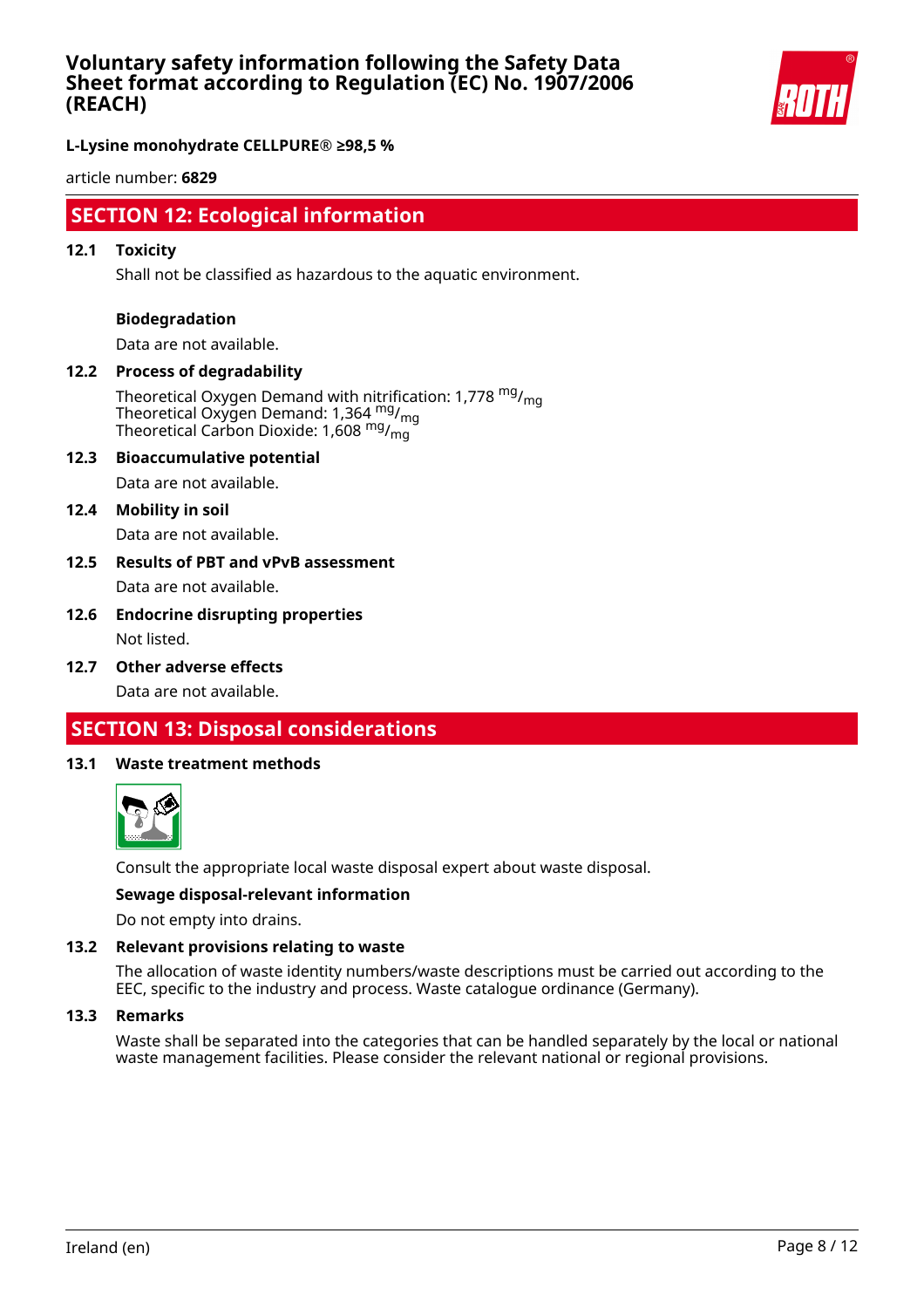

**L-Lysine monohydrate CELLPURE® ≥98,5 %**

article number: **6829**

# **SECTION 14: Transport information**

- **14.1 UN number or ID number not subject to transport regulations**
- **14.2 UN proper shipping name** not assigned
- **14.3 Transport hazard class(es)** none
- **14.4 Packing group not assigned**
- 

**14.5 Environmental hazards** non-environmentally hazardous acc. to the dangerous goods regulations

- **14.6 Special precautions for user** There is no additional information.
- **14.7 Maritime transport in bulk according to IMO instruments** The cargo is not intended to be carried in bulk.
- **14.8 Information for each of the UN Model Regulations**

# **Transport of dangerous goods by road, rail and inland waterway (ADR/RID/ADN) - Additional information**

Not subject to ADR, RID and ADN.

**International Maritime Dangerous Goods Code (IMDG) - Additional information** Not subject to IMDG.

**International Civil Aviation Organization (ICAO-IATA/DGR) - Additional information** Not subject to ICAO-IATA.

# **SECTION 15: Regulatory information**

### **15.1 Safety, health and environmental regulations/legislation specific for the substance or mixture**

**Relevant provisions of the European Union (EU)**

### **Restrictions according to REACH, Annex XVII**

not listed

## **List of substances subject to authorisation (REACH, Annex XIV)/SVHC - candidate list** Not listed.

**Seveso Directive**

|           | 2012/18/EU (Seveso III)               |                                                                                                   |              |  |
|-----------|---------------------------------------|---------------------------------------------------------------------------------------------------|--------------|--|
| <b>No</b> | Dangerous substance/hazard categories | Qualifying quantity (tonnes) for the application of lower and upper-tier re-<br><b>auirements</b> | <b>Notes</b> |  |
|           | not assigned                          |                                                                                                   |              |  |

### **Deco-Paint Directive**

**Industrial Emissions Directive (IED)**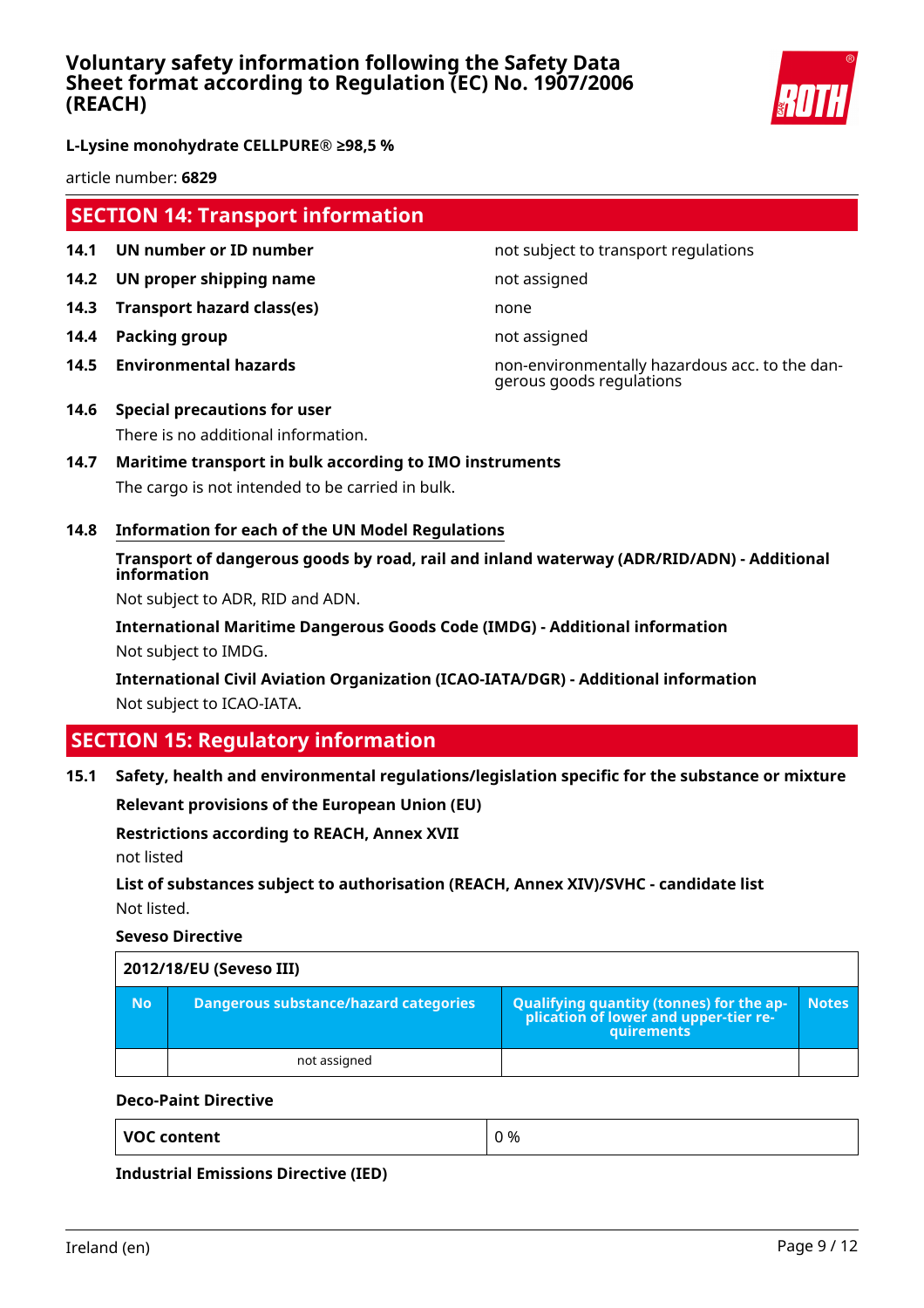

article number: **6829**

| <b>VOC content</b>                                                                                                                     | 0 % |
|----------------------------------------------------------------------------------------------------------------------------------------|-----|
| Directive on the restriction of the use of certain hazardous substances in electrical and<br>electronic equipment (RoHS)<br>not listed |     |
| Regulation concerning the establishment of a European Pollutant Release and Transfer<br><b>Register (PRTR)</b><br>not listed           |     |
| <b>Water Framework Directive (WFD)</b><br>not listed                                                                                   |     |
| Regulation on the marketing and use of explosives precursors<br>not listed                                                             |     |
| <b>Regulation on drug precursors</b><br>not listed                                                                                     |     |
| Regulation on substances that deplete the ozone layer (ODS)                                                                            |     |

not listed

### **Regulation concerning the export and import of hazardous chemicals (PIC)**

not listed

### **Regulation on persistent organic pollutants (POP)**

not listed

### **Other information**

Directive 94/33/EC on the protection of young people at work. Observe employment restrictions under the Maternity Protection Directive (92/85/EEC) for expectant or nursing mothers.

### **National inventories**

| <b>Country</b> | <b>Inventory</b> | <b>Status</b>       |
|----------------|------------------|---------------------|
| <b>CN</b>      | <b>IECSC</b>     | substance is listed |
| EU             | ECSI             | substance is listed |
| NZ.            | NZIoC            | substance is listed |
| <b>TW</b>      | TCSI             | substance is listed |

**Legend**

ECSI EC Substance Inventory (EINECS, ELINCS, NLP) IECSC Inventory of Existing Chemical Substances Produced or Imported in China NZIoC New Zealand Inventory of Chemicals TCSI Taiwan Chemical Substance Inventory

### **15.2 Chemical Safety Assessment**

No Chemical Safety Assessment has been carried out for this substance.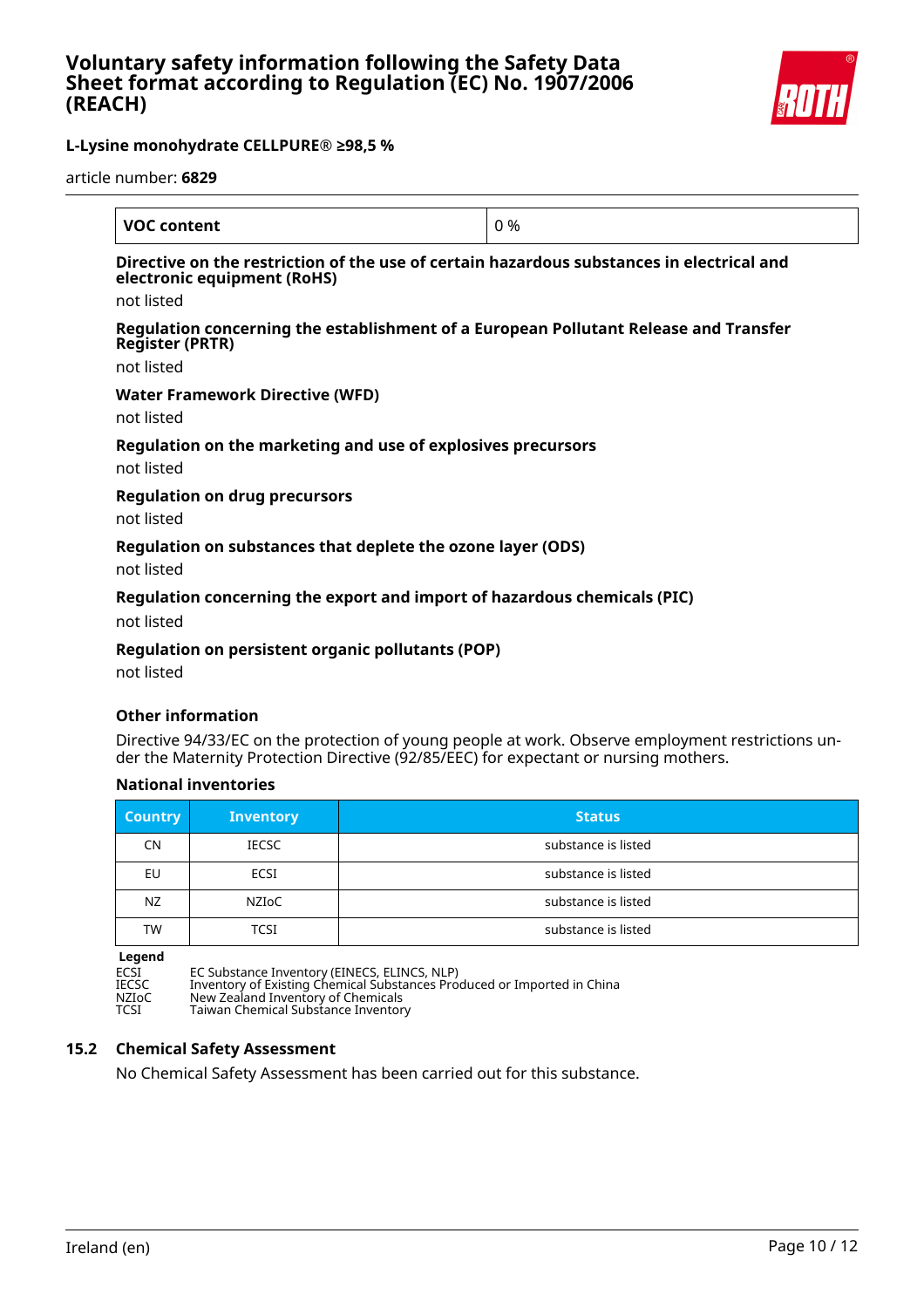

**L-Lysine monohydrate CELLPURE® ≥98,5 %**

article number: **6829**

# **SECTION 16: Other information**

## **Indication of changes (revised safety data sheet)**

Alignment to regulation: Regulation (EC) No. 1907/2006 (REACH), amended by 2020/878/EU

### Restructuring: section 9, section 14

| <b>Section</b> | <b>Former entry (text/value)</b>                      | <b>Actual entry (text/value)</b>                                                                                             | Safety-<br>relev-<br>ant |
|----------------|-------------------------------------------------------|------------------------------------------------------------------------------------------------------------------------------|--------------------------|
| 2.2            | Signal word:<br>not required                          |                                                                                                                              | yes                      |
| 2.3            | Other hazards:<br>There is no additional information. | Other hazards                                                                                                                | yes                      |
| 2.3            |                                                       | Results of PBT and vPvB assessment:<br>According to the results of its assessment, this<br>substance is not a PBT or a vPvB. | yes                      |

### **Abbreviations and acronyms**

| Abbr.           | <b>Descriptions of used abbreviations</b>                                                                                                                                                                                       |
|-----------------|---------------------------------------------------------------------------------------------------------------------------------------------------------------------------------------------------------------------------------|
| <b>ADN</b>      | Accord européen relatif au transport international des marchandises dangereuses par voies de naviga-<br>tion intérieures (European Agreement concerning the International Carriage of Dangerous Goods by In-<br>land Waterways) |
| <b>ADR</b>      | Accord relatif au transport international des marchandises dangereuses par route (Agreement concern-<br>ing the International Carriage of Dangerous Goods by Road)                                                              |
| CAS             | Chemical Abstracts Service (service that maintains the most comprehensive list of chemical substances)                                                                                                                          |
| <b>CLP</b>      | Regulation (EC) No 1272/2008 on classification, labelling and packaging of substances and mixtures                                                                                                                              |
| <b>DGR</b>      | Dangerous Goods Regulations (see IATA/DGR)                                                                                                                                                                                      |
| EC No           | The EC Inventory (EINECS, ELINCS and the NLP-list) is the source for the seven-digit EC number, an identi-<br>fier of substances commercially available within the EU (European Union)                                          |
| <b>EINECS</b>   | European Inventory of Existing Commercial Chemical Substances                                                                                                                                                                   |
| <b>ELINCS</b>   | European List of Notified Chemical Substances                                                                                                                                                                                   |
| <b>GHS</b>      | "Globally Harmonized System of Classification and Labelling of Chemicals" developed by the United Na-<br>tions                                                                                                                  |
| <b>IATA</b>     | <b>International Air Transport Association</b>                                                                                                                                                                                  |
| <b>IATA/DGR</b> | Dangerous Goods Regulations (DGR) for the air transport (IATA)                                                                                                                                                                  |
| <b>ICAO</b>     | International Civil Aviation Organization                                                                                                                                                                                       |
| <b>IMDG</b>     | International Maritime Dangerous Goods Code                                                                                                                                                                                     |
| <b>NLP</b>      | No-Longer Polymer                                                                                                                                                                                                               |
| PBT             | Persistent, Bioaccumulative and Toxic                                                                                                                                                                                           |
| <b>REACH</b>    | Registration, Evaluation, Authorisation and Restriction of Chemicals                                                                                                                                                            |
| <b>RID</b>      | Règlement concernant le transport International ferroviaire des marchandises Dangereuses (Regula-<br>tions concerning the International carriage of Dangerous goods by Rail)                                                    |
| <b>SVHC</b>     | Substance of Very High Concern                                                                                                                                                                                                  |
| <b>VOC</b>      | Volatile Organic Compounds                                                                                                                                                                                                      |